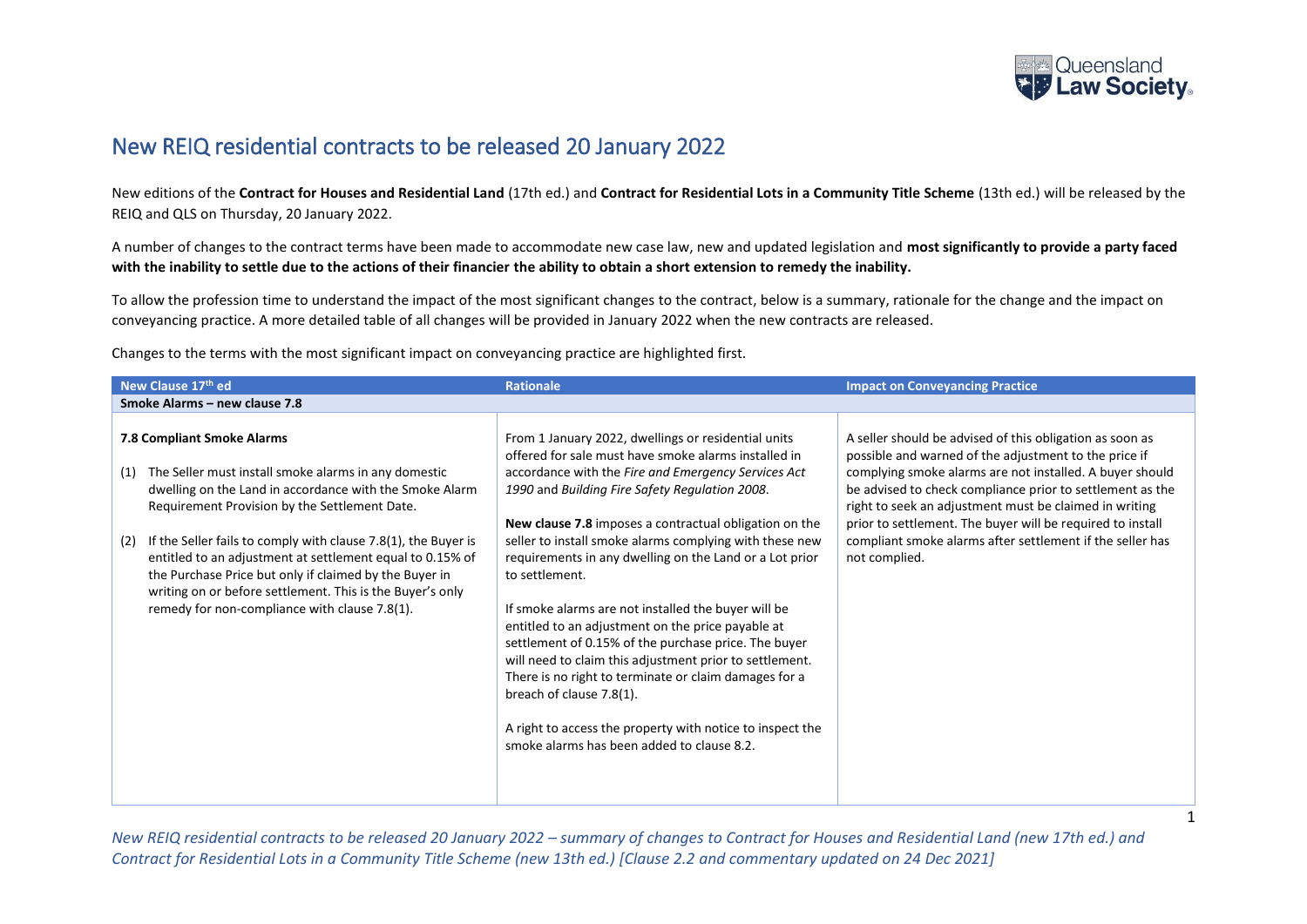

|     | New Clause 17th ed                                                                                                                                                                                                                                                        | Rationale                                                                                                                                                                                                                                                                                                                                                | <b>Impact on Conveyancing Practice</b>                                                                                                                                                                                                                                        |
|-----|---------------------------------------------------------------------------------------------------------------------------------------------------------------------------------------------------------------------------------------------------------------------------|----------------------------------------------------------------------------------------------------------------------------------------------------------------------------------------------------------------------------------------------------------------------------------------------------------------------------------------------------------|-------------------------------------------------------------------------------------------------------------------------------------------------------------------------------------------------------------------------------------------------------------------------------|
|     | Deposit by direct debit - grace period - New cl 2.2(3)-(5)                                                                                                                                                                                                                |                                                                                                                                                                                                                                                                                                                                                          |                                                                                                                                                                                                                                                                               |
| (3) | Subject to clause 2.2(4), if the Buyer,                                                                                                                                                                                                                                   | Express provision is made in clause 2.2 for the payment<br>of the deposit by direct debit.                                                                                                                                                                                                                                                               | A buyer should be advised to provide a copy of the receipt<br>for payment of the deposit by direct debit to the Deposit                                                                                                                                                       |
|     | effects an electronic transaction to pay all or part of<br>(a)<br>the Deposit to the account of Deposit Holder on a day;                                                                                                                                                  | New clause 2.2(3) is a deeming provision that may apply<br>when the deposit is paid by an electronic transaction.                                                                                                                                                                                                                                        | Holder as soon as possible.<br>A seller should request confirmation of receipt of the                                                                                                                                                                                         |
|     | provides written evidence to the Deposit Holder that<br>(b)<br>the electronic transaction has occurred: and                                                                                                                                                               | If clause 2.2(3) applies the buyer will be deemed to have<br>paid the deposit on the day the buyer instructs their                                                                                                                                                                                                                                       | deposit from the Deposit Holder on the due date.<br>If payment has not been received by the due date in the                                                                                                                                                                   |
|     | does not take any action to defer the payment to the<br>(c)<br>Deposit Holder to a later day,                                                                                                                                                                             | financial institution to pay the funds from their account.<br>If this day is on or before the due date for the deposit<br>then the buyer will be deemed to have paid on time.                                                                                                                                                                            | Deposit Holder's account, the seller should confirm with<br>the Deposit Holder if evidence of payment has been<br>received:                                                                                                                                                   |
|     | the payment is taken to be received by the Deposit Holder<br>on the day the Buyer effects the electronic transaction<br>even if, because of circumstances beyond the Buyer's<br>control, the payment to the Deposit Holder's account<br>happens on a later day.           | A buyer may rely on the deeming provision if:<br>The deposit is paid electronically;<br>a.<br>the buyer provides evidence of the payment to<br>b.<br>the Deposit Holder; and<br>the buyer does not take any action to delay<br>c.                                                                                                                        | If evidence has been provided that confirms the<br>a.<br>payment was made by electronic means on or before<br>the due date, the seller may only take action to<br>terminate the contract for late payment if the seller<br>first gives a notice under clause 2.2(4) requiring |
| (4) | If the Buyer has complied with clause 2.2(3) but the Deposit<br>Holder has not received the payment by the due date :<br>the Seller may give the Buyer notice that the payment<br>(a)                                                                                     | the payment.<br>The buyer must comply with all of (a)-(c) before the<br>deeming provision takes effect.                                                                                                                                                                                                                                                  | payment within 2 Business Days. If the payment is<br>not received in the Deposit Holder's account by this<br>date, the buyer will be in default and the seller will<br>be entitled to exercise their right to terminate; or                                                   |
|     | has not been received by the Deposit Holder; and                                                                                                                                                                                                                          | There is no time requirement for the provision of the                                                                                                                                                                                                                                                                                                    | If evidence of payment by electronic means on or<br>b.                                                                                                                                                                                                                        |
|     | if the payment has not been paid into the account of<br>(b)<br>the Deposit Holder by 5pm on the date 2 Business<br>Days after the Seller's notice under clause 2.2.(4)(a) is<br>given to the Buyer then clause 2.2(3) will not apply<br>and the Buyer will be in default. | evidence of payment, but until the buyer provides the<br>evidence the deeming provision in clause 2.2(3) is not<br>activated. This means up until the time of providing<br>evidence of payment clauses 2.2(1) and 2.2(2) will apply<br>unaffected by the deeming provision. If the deposit has<br>not been received in the account of the Deposit Holder | before the due date has not been provided to the<br>Deposit Holder:<br>clause 2.2(3) will not apply;<br>а.<br>the buyer will be in default because the<br>b.<br>deposit is not paid when required                                                                             |
| (3) | (5) The Seller may recover from the Buyer as a liquidated<br>debt any part of the Deposit which is not paid when<br>required.                                                                                                                                             | by the due date, the payment may be late, and the seller<br>may take action under clause 9.<br>If the deeming provision in clause 2.2(3) is activated:                                                                                                                                                                                                   | (clause 2.2(2));<br>the seller may terminate under<br>c.<br>clause 9.1 without first giving a notice<br>under clause 2.2(4);                                                                                                                                                  |
|     |                                                                                                                                                                                                                                                                           | a. it does not matter when a payment, deemed<br>paid on time, is received by the Deposit Holder<br><b>BUT</b>                                                                                                                                                                                                                                            | <b>BUT</b><br>If at any time prior to the seller giving notice of<br>termination to the buyer, the Deposit Holder<br>receives evidence from the buyer of payment by                                                                                                           |

2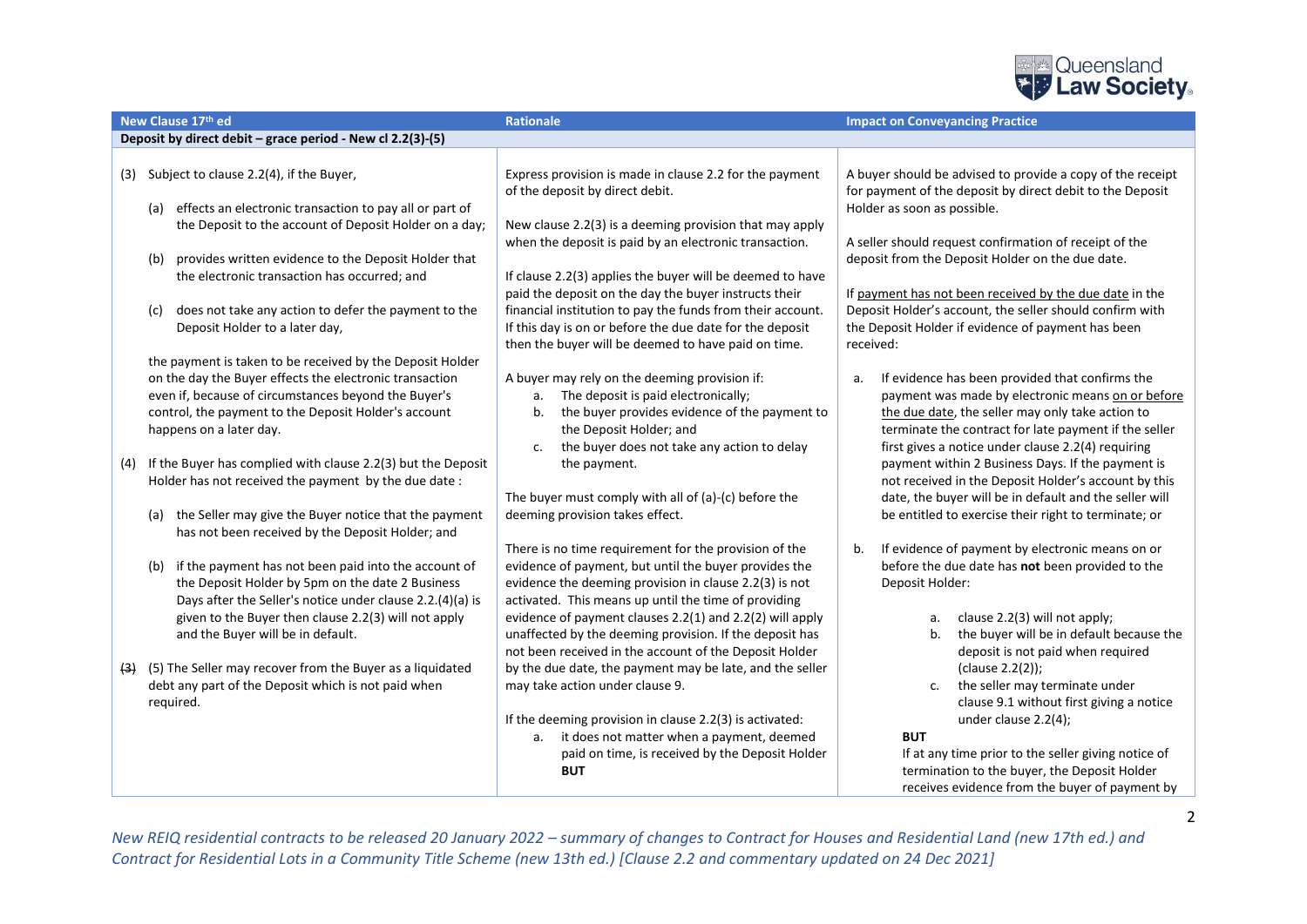

| New Clause 17th ed                                                                     | <b>Rationale</b>                                                                                                                                                                                                                                                                                                                                                                                                                                                                                                                                                                                                                                                                                                                                                                                                                                                                     | <b>Impact on Conveyancing Practice</b>                                                                                                                                                                                                                                                                                                                                                                                                                                                                                                                                                                                                                                            |
|----------------------------------------------------------------------------------------|--------------------------------------------------------------------------------------------------------------------------------------------------------------------------------------------------------------------------------------------------------------------------------------------------------------------------------------------------------------------------------------------------------------------------------------------------------------------------------------------------------------------------------------------------------------------------------------------------------------------------------------------------------------------------------------------------------------------------------------------------------------------------------------------------------------------------------------------------------------------------------------|-----------------------------------------------------------------------------------------------------------------------------------------------------------------------------------------------------------------------------------------------------------------------------------------------------------------------------------------------------------------------------------------------------------------------------------------------------------------------------------------------------------------------------------------------------------------------------------------------------------------------------------------------------------------------------------|
|                                                                                        | b.<br>if the deposit is not received in the account of<br>the Deposit Holder by the due date in the<br>contract, a seller may only terminate the<br>contract for late payment of the deposit if the<br>seller first gives the buyer a notice requiring<br>payment within 2 business days and payment<br>is not received in that time. If the payment is<br>not received within the 2 business days stated<br>in the notice, the buyer will be in breach.<br>The purpose of the clause is to address the impact of<br>delays in the deposit of money to accounts when using<br>direct debit. The clause seeks to reach a balance<br>between allowing time for the money to be credited<br>after payment by the buyer and allowing a seller to take<br>action if the payment is not received. The 2 business<br>days' notice is to allow the buyer time to remedy the<br>late payment. | an electronic transaction that was made on or<br>before the due date, clause 2.2(3) will be<br>immediately activated and the seller must give a<br>notice under clause 2.2(4) as a precondition to<br>termination for late payment of the deposit.<br>If evidence is provided, but the date of payment is<br>c.<br>after the due date in the contract, clause 2.2(3) will<br>deem the payment to be made on that date. As this<br>is after the due date, the buyer will be in default (see<br>clause 2.2(2)(a)) and the seller may exercise their<br>rights under clause 9.1. No notice under clause 2.2(4)<br>is required prior to terminating for late payment in<br>this case. |
| Pool Compliance Certificate - clause 1.1(w) and 5.3(1)(e) (Note clause 4.2 is deleted) |                                                                                                                                                                                                                                                                                                                                                                                                                                                                                                                                                                                                                                                                                                                                                                                                                                                                                      |                                                                                                                                                                                                                                                                                                                                                                                                                                                                                                                                                                                                                                                                                   |
| Clause 1.1                                                                             | Clause 4.2 has been deleted.                                                                                                                                                                                                                                                                                                                                                                                                                                                                                                                                                                                                                                                                                                                                                                                                                                                         |                                                                                                                                                                                                                                                                                                                                                                                                                                                                                                                                                                                                                                                                                   |
| (w) "Pool Compliance Certificate" means:                                               |                                                                                                                                                                                                                                                                                                                                                                                                                                                                                                                                                                                                                                                                                                                                                                                                                                                                                      | Sellers of land or lots with non-shared pools continue to be                                                                                                                                                                                                                                                                                                                                                                                                                                                                                                                                                                                                                      |
| (i) a Pool Safety Certificate under section 231C(a) of                                 | A seller is required to hand over a Pool Compliance                                                                                                                                                                                                                                                                                                                                                                                                                                                                                                                                                                                                                                                                                                                                                                                                                                  | obliged to disclose prior to the contract if the pool has a                                                                                                                                                                                                                                                                                                                                                                                                                                                                                                                                                                                                                       |
| the Building Act 1975; or                                                              | Certificate for a non-shared pool on the Land at                                                                                                                                                                                                                                                                                                                                                                                                                                                                                                                                                                                                                                                                                                                                                                                                                                     | Pool Safety Certificate.                                                                                                                                                                                                                                                                                                                                                                                                                                                                                                                                                                                                                                                          |
| (ii) a building certificate that may be used instead of a                              | settlement under new clause 5.3(1)(e). The only                                                                                                                                                                                                                                                                                                                                                                                                                                                                                                                                                                                                                                                                                                                                                                                                                                      |                                                                                                                                                                                                                                                                                                                                                                                                                                                                                                                                                                                                                                                                                   |
| Pool Safety Certificate under section 246AN(2) of the<br>Building Act 1975; or         | exception to this obligation is if a Notice of No pool<br>Safety Certificate is given to the buyer prior to contract.                                                                                                                                                                                                                                                                                                                                                                                                                                                                                                                                                                                                                                                                                                                                                                | If there is no certificate a seller must provide a Notice of No<br>Pool Safety Certificate.                                                                                                                                                                                                                                                                                                                                                                                                                                                                                                                                                                                       |
| (iii) an exemption from compliance on the grounds of                                   | In the case of a lot in a CTS a seller will be required to                                                                                                                                                                                                                                                                                                                                                                                                                                                                                                                                                                                                                                                                                                                                                                                                                           |                                                                                                                                                                                                                                                                                                                                                                                                                                                                                                                                                                                                                                                                                   |
| impracticality under section 245B of the Building Act                                  | hand over a certificate for a non-shared pool on the lot.                                                                                                                                                                                                                                                                                                                                                                                                                                                                                                                                                                                                                                                                                                                                                                                                                            | If a Notice of No Pool Safety Certificate is not provided to                                                                                                                                                                                                                                                                                                                                                                                                                                                                                                                                                                                                                      |
| 1975.                                                                                  |                                                                                                                                                                                                                                                                                                                                                                                                                                                                                                                                                                                                                                                                                                                                                                                                                                                                                      | the buyer prior to contract, the seller will be required to                                                                                                                                                                                                                                                                                                                                                                                                                                                                                                                                                                                                                       |
|                                                                                        | This is consistent with the disclosure obligations                                                                                                                                                                                                                                                                                                                                                                                                                                                                                                                                                                                                                                                                                                                                                                                                                                   | provide a Pool Compliance Certificate (as defined) at                                                                                                                                                                                                                                                                                                                                                                                                                                                                                                                                                                                                                             |
| New clause $5.3(1)(e)$                                                                 | imposed on the seller of land or a lot with a non-shared                                                                                                                                                                                                                                                                                                                                                                                                                                                                                                                                                                                                                                                                                                                                                                                                                             | settlement in exchange for the purchase price. A failure to                                                                                                                                                                                                                                                                                                                                                                                                                                                                                                                                                                                                                       |
| (1) In exchange for payment of the Balance Purchase Price, the                         | pool under the Building Act 1975, s 246ATF and s                                                                                                                                                                                                                                                                                                                                                                                                                                                                                                                                                                                                                                                                                                                                                                                                                                     | hand over the certificate at settlement will allow a buyer                                                                                                                                                                                                                                                                                                                                                                                                                                                                                                                                                                                                                        |
| Seller must deliver to the Buyer at settlement:                                        | 246ATM and Building Regulation 2021, s 28 continue to                                                                                                                                                                                                                                                                                                                                                                                                                                                                                                                                                                                                                                                                                                                                                                                                                                | to terminate the contract.                                                                                                                                                                                                                                                                                                                                                                                                                                                                                                                                                                                                                                                        |
| $\cdots$                                                                               | apply.                                                                                                                                                                                                                                                                                                                                                                                                                                                                                                                                                                                                                                                                                                                                                                                                                                                                               |                                                                                                                                                                                                                                                                                                                                                                                                                                                                                                                                                                                                                                                                                   |
| (e) a copy of a current Pool Compliance Certificate for each                           |                                                                                                                                                                                                                                                                                                                                                                                                                                                                                                                                                                                                                                                                                                                                                                                                                                                                                      | Practitioners acting for sellers of properties with non-                                                                                                                                                                                                                                                                                                                                                                                                                                                                                                                                                                                                                          |
| regulated pool on the Land unless:                                                     | In the case of a shared pool on the common property for                                                                                                                                                                                                                                                                                                                                                                                                                                                                                                                                                                                                                                                                                                                                                                                                                              | shared pools should confirm at an early stage if a there is a                                                                                                                                                                                                                                                                                                                                                                                                                                                                                                                                                                                                                     |
|                                                                                        | a CTS in which the lot is located, there is no contractual                                                                                                                                                                                                                                                                                                                                                                                                                                                                                                                                                                                                                                                                                                                                                                                                                           | Pool Safety Certificate or if a Notice of No Pool Safety                                                                                                                                                                                                                                                                                                                                                                                                                                                                                                                                                                                                                          |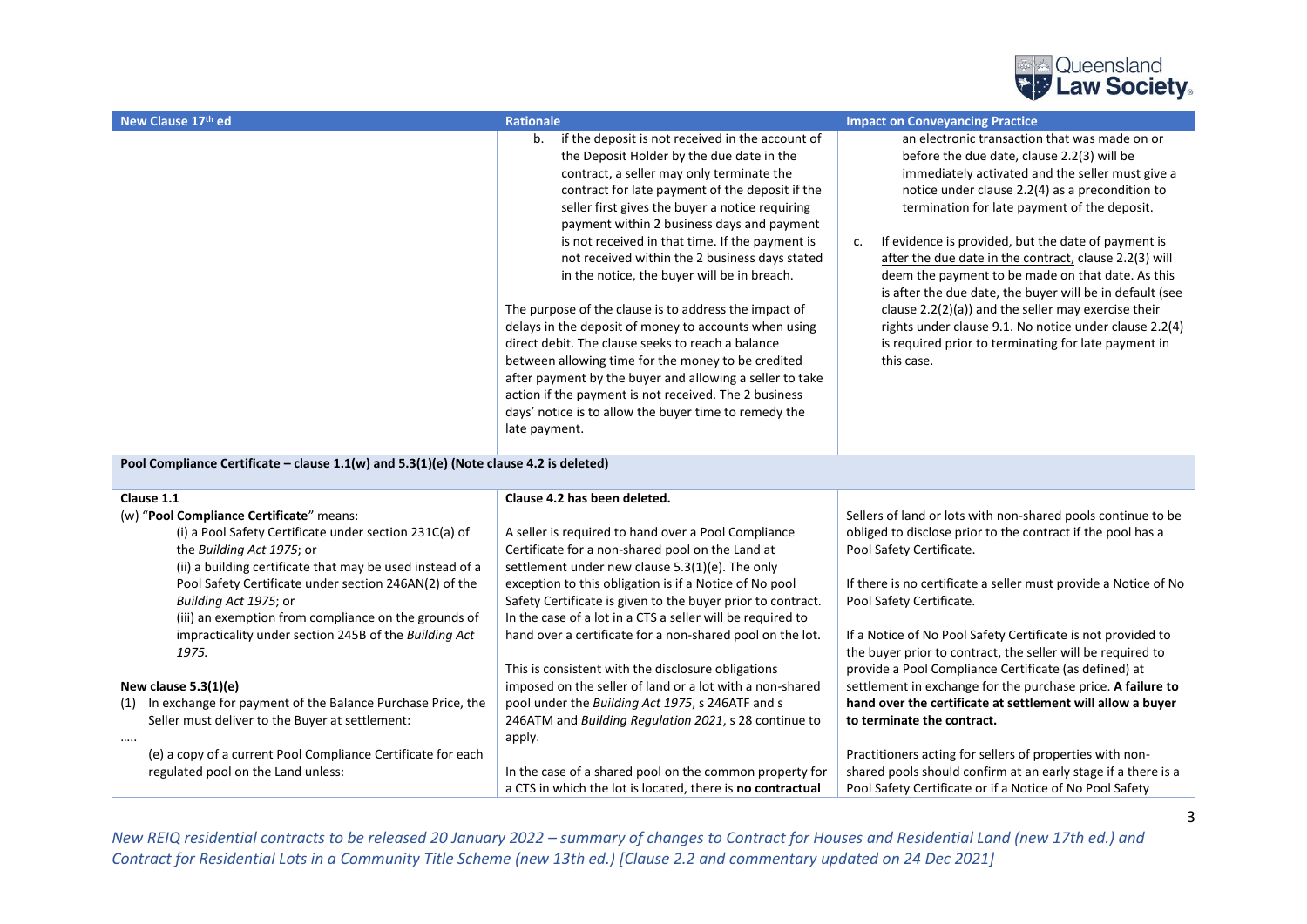

| New Clause 17th ed              |                                                                                                                                                                                                                                                                                                                                                                                                                                                                                                                                                                                                                                                                                                                                                                                                                                                                                                                                                                                                     | <b>Rationale</b>                                                                                                                                                                                                                                                                                                                                                                                                                                                                                                                                                                                                                                                                                                                                                                                                                                                                                                                                                                      | <b>Impact on Conveyancing Practice</b>                                                                                                                                                                                                                                                                                                                                                                                                                                                                                                                                                                                                                                                                                                                                                                                                                                                                                                                                                                                                                                                                                                                                                                                                    |
|---------------------------------|-----------------------------------------------------------------------------------------------------------------------------------------------------------------------------------------------------------------------------------------------------------------------------------------------------------------------------------------------------------------------------------------------------------------------------------------------------------------------------------------------------------------------------------------------------------------------------------------------------------------------------------------------------------------------------------------------------------------------------------------------------------------------------------------------------------------------------------------------------------------------------------------------------------------------------------------------------------------------------------------------------|---------------------------------------------------------------------------------------------------------------------------------------------------------------------------------------------------------------------------------------------------------------------------------------------------------------------------------------------------------------------------------------------------------------------------------------------------------------------------------------------------------------------------------------------------------------------------------------------------------------------------------------------------------------------------------------------------------------------------------------------------------------------------------------------------------------------------------------------------------------------------------------------------------------------------------------------------------------------------------------|-------------------------------------------------------------------------------------------------------------------------------------------------------------------------------------------------------------------------------------------------------------------------------------------------------------------------------------------------------------------------------------------------------------------------------------------------------------------------------------------------------------------------------------------------------------------------------------------------------------------------------------------------------------------------------------------------------------------------------------------------------------------------------------------------------------------------------------------------------------------------------------------------------------------------------------------------------------------------------------------------------------------------------------------------------------------------------------------------------------------------------------------------------------------------------------------------------------------------------------------|
| (i)<br>(ii)                     | the Seller has done this before settlement;<br>or<br>the Seller has given the Buyer a notice under<br>section 28 of the Building Regulation 2006<br>(Notice of No Pool safety Certificate) before<br>entry into this contract.                                                                                                                                                                                                                                                                                                                                                                                                                                                                                                                                                                                                                                                                                                                                                                      | obligation for the seller to hand over a copy of the pool<br>compliance certificate for the shared pool in exchange<br>for the price. But, the disclosure obligations imposed on<br>the seller under the Building Act 1975, s 246ATF and s<br>246ATM and Building Regulation 2021, s 28 in relation to<br>shared pools continues to apply.                                                                                                                                                                                                                                                                                                                                                                                                                                                                                                                                                                                                                                            | Certificate was given prior to contract. If not, the seller<br>should be advised that a safety certificate is required for<br>settlement.                                                                                                                                                                                                                                                                                                                                                                                                                                                                                                                                                                                                                                                                                                                                                                                                                                                                                                                                                                                                                                                                                                 |
|                                 | Right to extend settlement date - new clause 6.2                                                                                                                                                                                                                                                                                                                                                                                                                                                                                                                                                                                                                                                                                                                                                                                                                                                                                                                                                    |                                                                                                                                                                                                                                                                                                                                                                                                                                                                                                                                                                                                                                                                                                                                                                                                                                                                                                                                                                                       |                                                                                                                                                                                                                                                                                                                                                                                                                                                                                                                                                                                                                                                                                                                                                                                                                                                                                                                                                                                                                                                                                                                                                                                                                                           |
| (1)<br>(3)<br>(4)<br>(a)<br>(b) | <b>6.2 Extension of Settlement Date</b><br>Either party may, at any time up to 4pm on the<br>Settlement Date, extend the Settlement Date by giving<br>a notice under this clause nominating a new date for<br>settlement which must be no later than 5 Business<br>Days after the Scheduled Settlement Date.<br>(2) The Settlement Date will be the date specified in the<br>Extension Notice and time is of the essence in respect<br>of this date.<br>More than one Extension Notice may be given under<br>clause 6.2(1) but the new date for settlement<br>nominated in an Extension Notice may not be a date<br>later than 5 Business Days after the Scheduled<br>Settlement Date.<br>In this clause 6.2, "Scheduled Settlement Date" means<br>the Settlement Date specified in the Reference<br>Schedule as extended:<br>by agreement of the parties; or<br>under clause 6.3 or 11.4,<br>but excludes any extension of the Settlement Date as a<br>result of the operation of this clause 6.2. | New clause 6.2 allows either party to give a notice<br>extending the date for settlement up to 5 business days<br>after the Scheduled Settlement Date.<br>QLS and REIQ have updated these provisions relating to<br>time of the essence, to alleviate the difficulties and<br>potentially unfair result for a buyer who is unable to<br>settle on the settlement day as a result of delays by<br>financiers. The new clause 6.2 will allow a buyer to<br>extend settlement for up to 5 business days to enable<br>the financier time to be ready for settlement.<br>New clause 6.2 can only be used to extend the<br>settlement date and will not apply to extend other dates<br>in the contract, for example, under contingent<br>conditions such as finance or building and pest<br>inspections. However, if there is a condition which<br>requires performance 'at settlement', the time for<br>performance will become the new settlement date set<br>under the Extension Notice. | This is a significant change to conveyancing practice.<br>Either party will be able to extend the settlement date at<br>any time up to 4pm on the settlement date.<br>To use this unilateral extension right a party must:<br>give a notice in writing prior to 4pm on the<br>а.<br>scheduled settlement date (The notice should be<br>given in accordance with clause 10.4);<br>nominate a new settlement date in the notice;<br>b.<br>the settlement date in the notice must be no more<br>c.<br>than 5 business days after the scheduled<br>settlement date;<br>time will be of the essence of the nominated<br>d.<br>settlement date.<br>The unilateral right to an extension cannot be exercised<br>after the scheduled settlement date.<br>The nominated settlement date will be the settlement date<br>for all purposes under the contract.<br>More than one Extension Notice may be given but the<br>settlement date nominated in the notice cannot be later<br>than 5 business days after the Scheduled Settlement Date.<br>The definition of Scheduled Settlement Date does not<br>include a settlement date set by an Extension Notice under<br>cl 6.2 but does include:<br>a. a new settlement date agreed by the parties; or |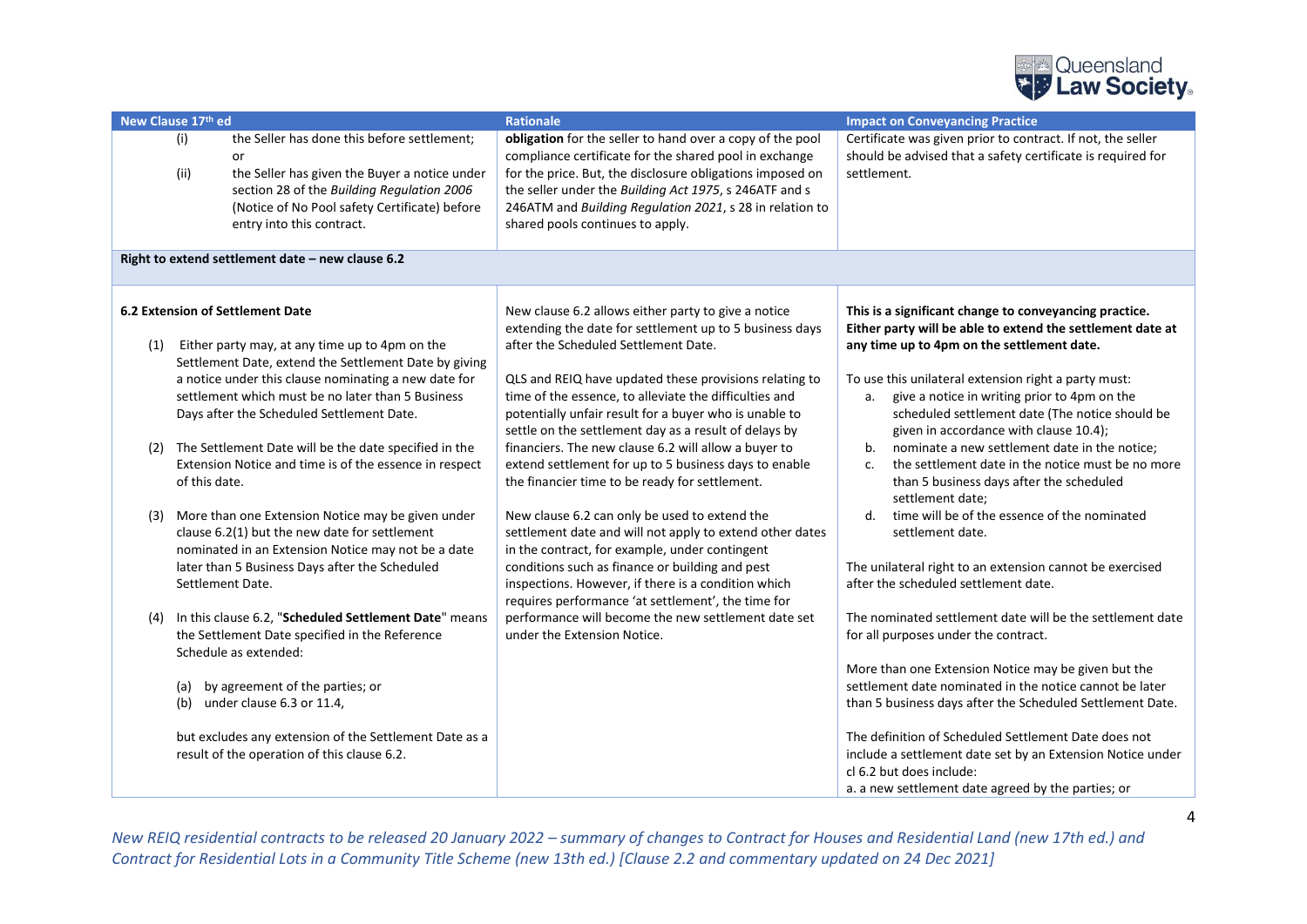

| New Clause 17th ed                                                                                                              | <b>Rationale</b>                                                                                                                                                           | <b>Impact on Conveyancing Practice</b>                                                                                                                                                                                                                                                                                                                                                                                                                                                                                                                                                                                                                                                                                                                                                                                                                                                                                                                                                                                                                                                                                                                                                                                                                                                                                             |
|---------------------------------------------------------------------------------------------------------------------------------|----------------------------------------------------------------------------------------------------------------------------------------------------------------------------|------------------------------------------------------------------------------------------------------------------------------------------------------------------------------------------------------------------------------------------------------------------------------------------------------------------------------------------------------------------------------------------------------------------------------------------------------------------------------------------------------------------------------------------------------------------------------------------------------------------------------------------------------------------------------------------------------------------------------------------------------------------------------------------------------------------------------------------------------------------------------------------------------------------------------------------------------------------------------------------------------------------------------------------------------------------------------------------------------------------------------------------------------------------------------------------------------------------------------------------------------------------------------------------------------------------------------------|
|                                                                                                                                 |                                                                                                                                                                            | b. a settlement date under clause 6.3 or clause 11.4.                                                                                                                                                                                                                                                                                                                                                                                                                                                                                                                                                                                                                                                                                                                                                                                                                                                                                                                                                                                                                                                                                                                                                                                                                                                                              |
|                                                                                                                                 |                                                                                                                                                                            | For example, if a seller is prevented from attending<br>settlement due to a delay event under clause 6.3, the date<br>for settlement may be reset under clause 6.3(6). This will<br>become the Scheduled Settlement Date. If on the date set<br>under clause 6.3 the buyer's financier is not ready for<br>settlement, the buyer may give an Extension Notice<br>nominating a new settlement date of up to 5 business days<br>after the settlement date set under clause 6.3.<br>The unilateral right to an extension cannot be exercised<br>after the scheduled settlement date and does not preclude<br>the parties from agreeing to a longer extension.<br>In the case of an electronic settlement an extension notice<br>can be given at any time up to 4pm. In most cases the<br>workspace will not lock as the required information or<br>signing for settlement has not been completed. After an<br>Extension Notice the settlement can be rescheduled.<br>If the workspace does lock, but due to an error, rather than<br>an inoperative computer system under clause 11.4, it does<br>not settle by 4pm, an extension notice can be given, but<br>must be given prior to 4pm. An extension notice may be<br>given after locking but will not be effective unless the<br>workspace unlocks. If settlement fails due to the |
|                                                                                                                                 |                                                                                                                                                                            | unavailability of a computer system listed in clause 11.4,<br>settlement will roll over to the next business day under that<br>clause.                                                                                                                                                                                                                                                                                                                                                                                                                                                                                                                                                                                                                                                                                                                                                                                                                                                                                                                                                                                                                                                                                                                                                                                             |
| Seller warranties - clause 7.4                                                                                                  |                                                                                                                                                                            |                                                                                                                                                                                                                                                                                                                                                                                                                                                                                                                                                                                                                                                                                                                                                                                                                                                                                                                                                                                                                                                                                                                                                                                                                                                                                                                                    |
|                                                                                                                                 |                                                                                                                                                                            |                                                                                                                                                                                                                                                                                                                                                                                                                                                                                                                                                                                                                                                                                                                                                                                                                                                                                                                                                                                                                                                                                                                                                                                                                                                                                                                                    |
| The Seller's warranties in clauses 7.4(2) and 7.4(3) apply<br>(1)<br>except to the extent disclosed by the Seller to the Buyer: | The warranties in clause 7.4 have been reorganised into<br>two categories: (i) warranties accurate on the contract<br>date (cl 7.4(2)) and (ii) warranties accurate on the | Change of practice:<br>If acting for a buyer a search of the building records and<br>other registers of the local government will be important. If                                                                                                                                                                                                                                                                                                                                                                                                                                                                                                                                                                                                                                                                                                                                                                                                                                                                                                                                                                                                                                                                                                                                                                                 |
| in this contract; or<br>(a)                                                                                                     | settlement date (7.4(3)). Most of the warranties<br>currently in clause 7.4(1), (2) and (3) have remained the                                                              | acting for a seller prior to contract, requesting information<br>from the seller about any correspondence that may lead to                                                                                                                                                                                                                                                                                                                                                                                                                                                                                                                                                                                                                                                                                                                                                                                                                                                                                                                                                                                                                                                                                                                                                                                                         |
| (b) in writing before the Buyer signed this contract.                                                                           | same.                                                                                                                                                                      | further orders to do work, will be important.                                                                                                                                                                                                                                                                                                                                                                                                                                                                                                                                                                                                                                                                                                                                                                                                                                                                                                                                                                                                                                                                                                                                                                                                                                                                                      |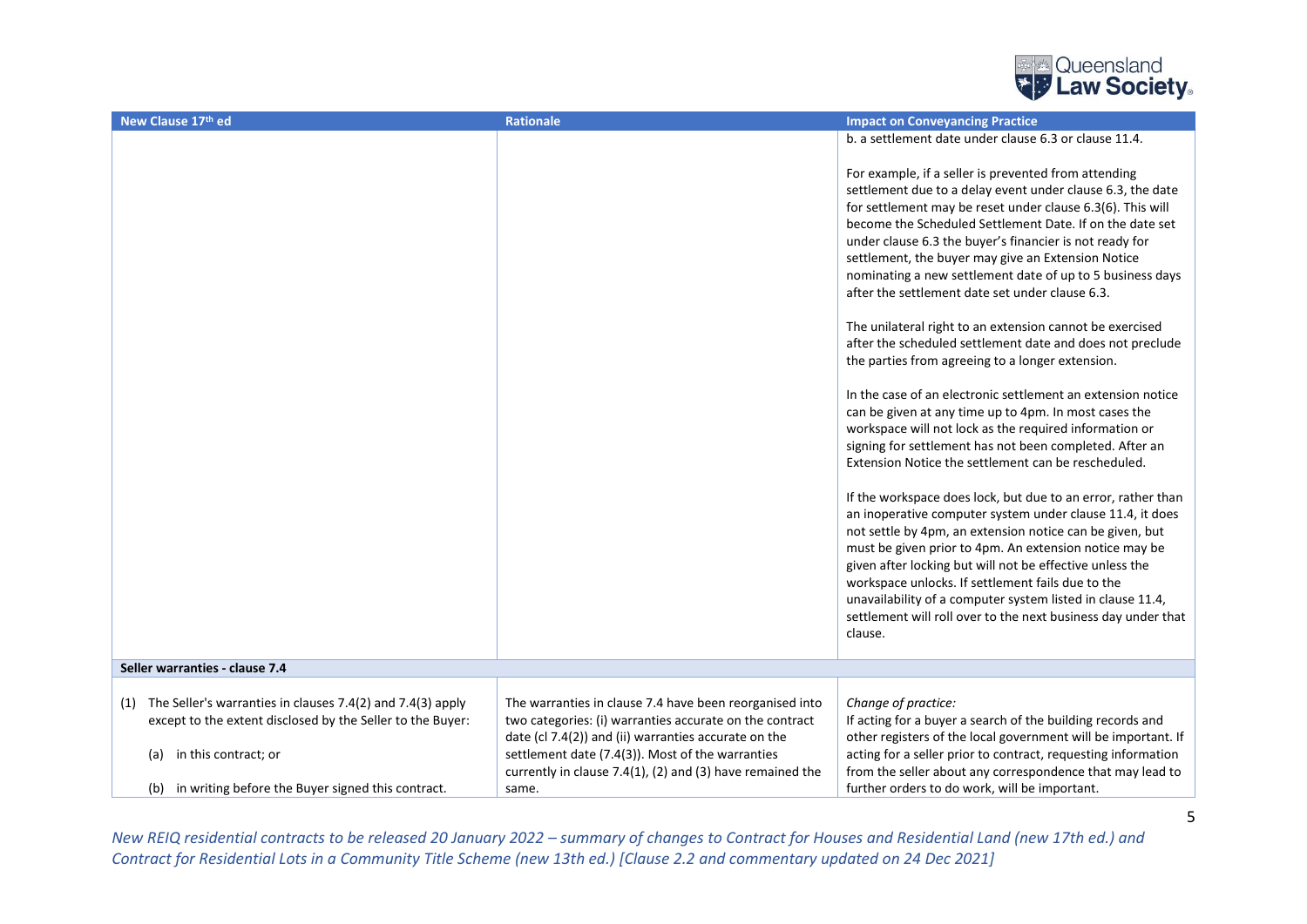

| New Clause 17th ed                                                                                                                                                                                                                    | <b>Rationale</b>                                                                                                                                                                                                                                                                            | <b>Impact on Conveyancing Practice</b> |
|---------------------------------------------------------------------------------------------------------------------------------------------------------------------------------------------------------------------------------------|---------------------------------------------------------------------------------------------------------------------------------------------------------------------------------------------------------------------------------------------------------------------------------------------|----------------------------------------|
| The Seller warrants that, at the Contract Date:<br>(2)<br>(a) there is no outstanding notice under section 246AG,<br>247 or 248 of the Building Act 1975 or section 167 or<br>168 of the Planning Act 2016 that affects the Property; | The significant changes are:<br>The right to terminate if a show cause or<br>a.<br>enforcement notice remains unsatisfied at the<br>contract date is now under cl 7.4(4), not clause<br>7.6.                                                                                                |                                        |
| (b) the Seller has not received any communication from a<br>competent authority that may lead to the issue of a<br>notice referred to in clause 7.4(2)(a) or a notice or<br>order referred to in clause 7.6(1);                       | A new warranty is included: the seller warrants as<br>b.<br>at the contract date that they have not received<br>communication from a competent authority that<br>may lead to the issue of a show cause or                                                                                   |                                        |
| there are no current or threatened claims or<br>(c)<br>proceedings which may lead to a Court order or writ of<br>execution affecting the Property;                                                                                    | enforcement notice or a notice to do work<br>referred to under clause 7.6. This will require a<br>seller to disclose communications with the local<br>government about work to be done on the                                                                                               |                                        |
| there is no outstanding obligation on the Seller to give<br>(d)<br>notice to the administering authority under the<br>Environmental Protection Act 1994 of a notifiable<br>activity being conducted on the Land;                      | property.<br>The reason for adding the new warranty is that in<br>practice, local governments correspond with owners for<br>a considerable period without issuing a formal non-                                                                                                             |                                        |
| the Seller is not aware of any facts or circumstances<br>(e)<br>that may lead to the Land being classified as<br>contaminated land within the meaning of the<br>Environmental Protection Act 1994.                                    | compliance notice. On becoming aware of the proposed<br>sale of a property (usually when a buyer does a search)<br>council may issue a formal notice, which under the<br>present clause 7.6 is the buyer's responsibility. This<br>seems an unfair result and the new clause is intended to |                                        |
| (3) The Seller warrants that at settlement:                                                                                                                                                                                           | overcome this issue.                                                                                                                                                                                                                                                                        |                                        |
| (a) if the Land is freehold: it will be the registered owner<br>of an estate in fee simple in the Land and will own the<br>rest of the Property;                                                                                      |                                                                                                                                                                                                                                                                                             |                                        |
| if the Land is leasehold: it will be the registered lessee,<br>(b)<br>the lease is not liable to forfeiture because of default<br>under the lease, and it will own the rest of the<br>Property;                                       |                                                                                                                                                                                                                                                                                             |                                        |
| it will be capable of completing this contract (unless<br>(c)<br>the Seller dies or becomes mentally incapable after<br>the Contract Date); and                                                                                       |                                                                                                                                                                                                                                                                                             |                                        |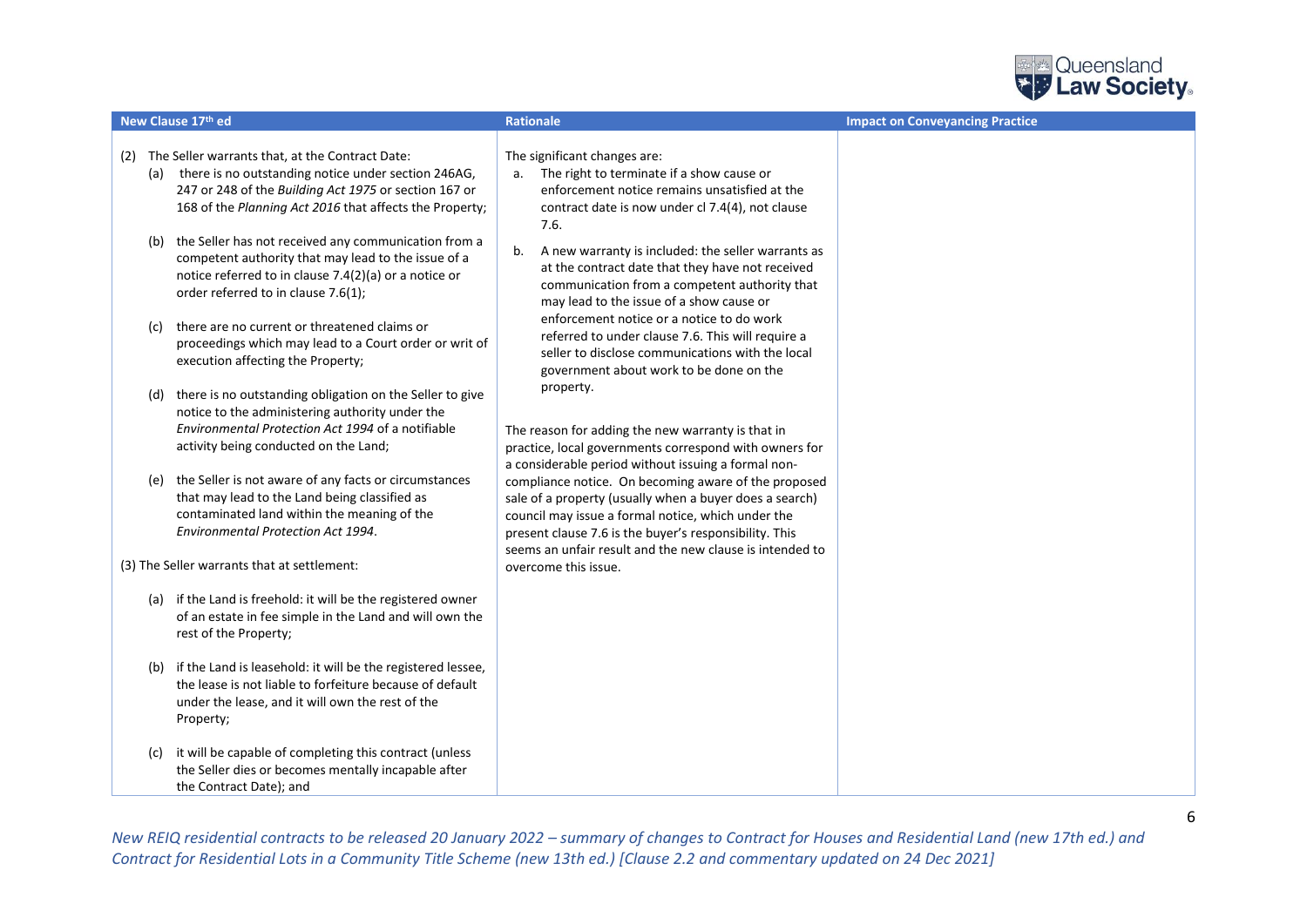

| New Clause 17th ed                                                                                                                                                                                                                                                                                                                                                                                                                                                                                                                                                                                                                                                                                                                                                                                                                                                                                                                                                                                                    | <b>Rationale</b>                                                                                                                                                                                                                                                                                                                                                                                                                                                                                                                                                                                                                                                                    | <b>Impact on Conveyancing Practice</b>                                                                                                                                                                                                                                                                                                                                                                                                                                                                                                                                                                                                                                                                                                                                                                                                                                                                                                                                                                                                                                                                                                                                                   |
|-----------------------------------------------------------------------------------------------------------------------------------------------------------------------------------------------------------------------------------------------------------------------------------------------------------------------------------------------------------------------------------------------------------------------------------------------------------------------------------------------------------------------------------------------------------------------------------------------------------------------------------------------------------------------------------------------------------------------------------------------------------------------------------------------------------------------------------------------------------------------------------------------------------------------------------------------------------------------------------------------------------------------|-------------------------------------------------------------------------------------------------------------------------------------------------------------------------------------------------------------------------------------------------------------------------------------------------------------------------------------------------------------------------------------------------------------------------------------------------------------------------------------------------------------------------------------------------------------------------------------------------------------------------------------------------------------------------------------|------------------------------------------------------------------------------------------------------------------------------------------------------------------------------------------------------------------------------------------------------------------------------------------------------------------------------------------------------------------------------------------------------------------------------------------------------------------------------------------------------------------------------------------------------------------------------------------------------------------------------------------------------------------------------------------------------------------------------------------------------------------------------------------------------------------------------------------------------------------------------------------------------------------------------------------------------------------------------------------------------------------------------------------------------------------------------------------------------------------------------------------------------------------------------------------|
| there will be no unsatisfied Court order or writ of execution<br>affecting the Property.<br>(4) If the Seller breaches a warranty in clause Error! Reference<br>source not found. or 7.4(3), the Buyer may terminate this<br>contract by notice to the Seller given before settlement.                                                                                                                                                                                                                                                                                                                                                                                                                                                                                                                                                                                                                                                                                                                                |                                                                                                                                                                                                                                                                                                                                                                                                                                                                                                                                                                                                                                                                                     |                                                                                                                                                                                                                                                                                                                                                                                                                                                                                                                                                                                                                                                                                                                                                                                                                                                                                                                                                                                                                                                                                                                                                                                          |
| Clause 7.5 - Services unrelated to the land                                                                                                                                                                                                                                                                                                                                                                                                                                                                                                                                                                                                                                                                                                                                                                                                                                                                                                                                                                           |                                                                                                                                                                                                                                                                                                                                                                                                                                                                                                                                                                                                                                                                                     |                                                                                                                                                                                                                                                                                                                                                                                                                                                                                                                                                                                                                                                                                                                                                                                                                                                                                                                                                                                                                                                                                                                                                                                          |
| $(2)$ If:<br>there is an error in the boundaries or area of the Land;<br>(a)<br>there is an encroachment by structures onto or from<br>(b)<br>the Land;<br>there are Services that pass through the Land which<br>(C)<br>do not service the Land and are not protected by any<br>Encumbrance disclosed to the Buyer in this contract;<br>or<br>(d) there is a mistake or omission in describing the Property<br>or the Seller's title to it:<br>which is material, the Buyer may terminate this Contract by<br>notice to the Seller given before settlement.<br>If a matter referred to in clause 7.5(2) is:<br>(3)<br>(a) immaterial; or<br>(b) material, but the Buyer elects to complete this<br>contract;<br>the Buyer's only remedy against the Seller is for<br>compensation, but only if claimed by the Buyer in writing<br>on or before settlement.<br>(4) The Buyer may not delay settlement or withhold any part of<br>the Balance Purchase Price because of any compensation claim<br>under clause 7.5(3). | A new right to terminate is added to clause 7.5. Under<br>clause 7.5 a buyer may terminate if infrastructure<br>unrelated to delivery of services (gas, electricity, water,<br>sewerage) to the Land pass through the Land and are<br>not protected by a registered easement, BMS or<br>statutory authority that has been disclosed to the buyer.<br>A new definition of 'Services' for the purpose of this<br>clause is included in clause 1.<br>The same clause was also added to the Residential CTS<br>contract, but any services infrastructure protected by a<br>statutory easement under part 6A of the Land Title Act<br>1994 is exempted from the operation of the clause. | A seller will need to disclose the existence of infrastructure<br>located on or under the land that does not provide a<br>service to the land. A search of all services infrastructure<br>prior to contract will be required to ensure the seller<br>complies with this obligation. A search of Dial before You<br>Dig should provide the location of services infrastructure on<br>or over the land.<br>If there is infrastructure on the land and it is protected by a<br>registered easement, BMS or statutory authority these<br>encumbrances must be noted under Title Encumbrances in<br>the Reference Schedule. In the case of a lot in a CTS<br>scheme, statutory easements under the Land Title Act 1994<br>do not need to be listed under Encumbrances.<br>If there is no disclosure of Title Encumbrances related to<br>services or disclosure of the existence of unprotected<br>services infrastructure prior to contract, a buyer may<br>terminate if the impact of the service infrastructure is<br>material: clause 7.5(2). The test in Flight v Booth will apply.<br>If not material, compensation is available if notice is given<br>by the buyer prior to settlement. |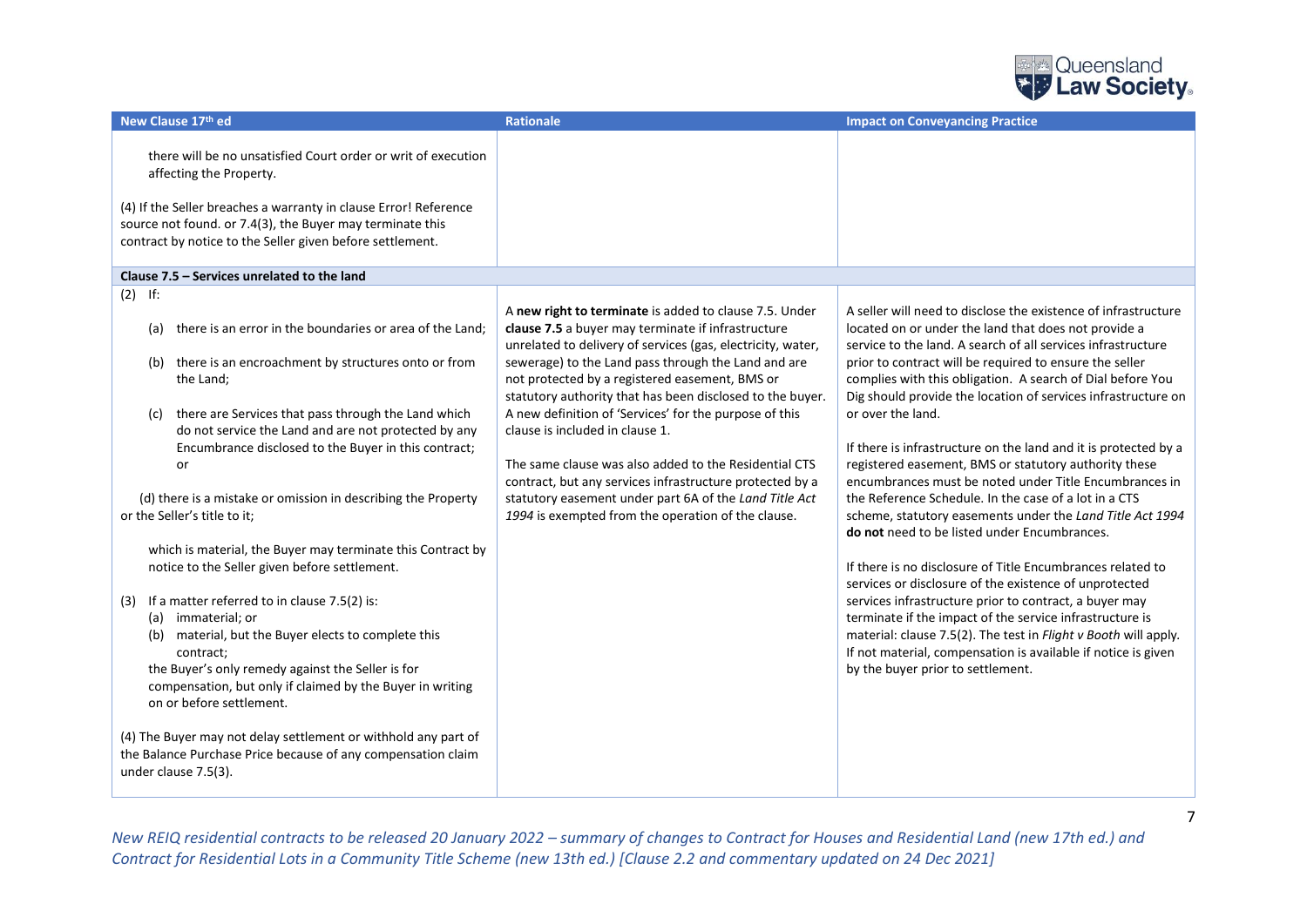

| Clause 7.6 - notices to do work                                                                                                                                                                                                                                                                                                                                                                                                                                                                                                                                                                                                                                                                                                                                                                                                                                                                                                                                                                                                                                                                                                                                                                                                                                                                                              |                                                                                                                                                                                                                                                                                                                                                                                                                                                                                                                                                                                                                                                                                                                                                                                                                                                                                                                                                                                                                                       |                                                                                                                                                                                                                                                                                                                                                                                                                                                                                                                                                                                                                                                                                                                                                                                                                                                                                                                                                                           |
|------------------------------------------------------------------------------------------------------------------------------------------------------------------------------------------------------------------------------------------------------------------------------------------------------------------------------------------------------------------------------------------------------------------------------------------------------------------------------------------------------------------------------------------------------------------------------------------------------------------------------------------------------------------------------------------------------------------------------------------------------------------------------------------------------------------------------------------------------------------------------------------------------------------------------------------------------------------------------------------------------------------------------------------------------------------------------------------------------------------------------------------------------------------------------------------------------------------------------------------------------------------------------------------------------------------------------|---------------------------------------------------------------------------------------------------------------------------------------------------------------------------------------------------------------------------------------------------------------------------------------------------------------------------------------------------------------------------------------------------------------------------------------------------------------------------------------------------------------------------------------------------------------------------------------------------------------------------------------------------------------------------------------------------------------------------------------------------------------------------------------------------------------------------------------------------------------------------------------------------------------------------------------------------------------------------------------------------------------------------------------|---------------------------------------------------------------------------------------------------------------------------------------------------------------------------------------------------------------------------------------------------------------------------------------------------------------------------------------------------------------------------------------------------------------------------------------------------------------------------------------------------------------------------------------------------------------------------------------------------------------------------------------------------------------------------------------------------------------------------------------------------------------------------------------------------------------------------------------------------------------------------------------------------------------------------------------------------------------------------|
|                                                                                                                                                                                                                                                                                                                                                                                                                                                                                                                                                                                                                                                                                                                                                                                                                                                                                                                                                                                                                                                                                                                                                                                                                                                                                                                              |                                                                                                                                                                                                                                                                                                                                                                                                                                                                                                                                                                                                                                                                                                                                                                                                                                                                                                                                                                                                                                       |                                                                                                                                                                                                                                                                                                                                                                                                                                                                                                                                                                                                                                                                                                                                                                                                                                                                                                                                                                           |
|                                                                                                                                                                                                                                                                                                                                                                                                                                                                                                                                                                                                                                                                                                                                                                                                                                                                                                                                                                                                                                                                                                                                                                                                                                                                                                                              |                                                                                                                                                                                                                                                                                                                                                                                                                                                                                                                                                                                                                                                                                                                                                                                                                                                                                                                                                                                                                                       |                                                                                                                                                                                                                                                                                                                                                                                                                                                                                                                                                                                                                                                                                                                                                                                                                                                                                                                                                                           |
| Any valid notice or order by any competent authority or<br>(1)<br>Court requiring work to be done or money spent in relation<br>to the Property must be fully complied with:<br>if issued before the Contract Date, by the Seller before<br>(a)<br>the Settlement Date unless clause 7.6(4) applies; or<br>if issued on or after the Contract Date, by the Buyer<br>(b)<br>unless clause 7.6(3) applies.<br>If the Seller fails to comply with clause 7.6(1)(a), the Buyer<br>(2)<br>is entitled to claim the reasonable cost of complying with<br>the notice or order from the Seller after settlement as a<br>debt.<br>If any notice or order referred to in clause $7.6(1)(b)$ is<br>(3)<br>required to be complied with before the Settlement Date:<br>the Seller must comply with the notice or order; and<br>(a)<br>at settlement, the Buyer must pay the reasonable<br>(b)<br>costs incurred by the Seller in doing so,<br>unless the Buyer directs the Seller not to and indemnifies<br>the Seller against any liability incurred for failure to comply<br>with the notice or order.<br>(4) The Buyer must comply with any notice or order referred to<br>in clause 7.6(1) which is disclosed by the Seller to the Buyer:<br>(a)<br>in this contract; or<br>(b)<br>in writing before the Buyer signed this contract. | Under clause 7.6 the responsibility for notices to do<br>work has changed:<br>A seller is required to comply with notices to do<br>а.<br>work in relation to the Property issued prior to<br>contract unless the notice is disclosed to the<br>buyer in the contract or in writing prior to<br>signing;<br>b.<br>If the seller fails to comply with the notice the<br>buyer is entitled to claim the reasonable cost of<br>complying with the notice from the seller as a<br>debt after settlement<br>A buyer is required to comply with notices to do<br>c.<br>work issued after contract unless the notice<br>requires compliance prior to settlement, in<br>which case the seller must comply with the<br>notice and can claim the reasonable costs<br>incurred from the buyer as an adjustment at<br>settlement;<br>The seller is not required to comply with a notice<br>d.<br>in c. above if the buyer requests the seller not to<br>comply and indemnifies the seller against all<br>liability incurred for failing to comply. | A seller can be relieved of the obligation to comply with a<br>notice, issued prior to contract, to do work on the Property<br>by disclosing the notice to the buyer prior to contract.<br>If not disclosed the position remains the same as currently<br>applies, that is, the seller must comply by settlement. If the<br>seller fails to comply the buyer can: (i) settle and claim the<br>cost as a debt after settlement or (ii) terminate if the notice<br>meets the test of being a material defect in title. This is also<br>not a change to practice.<br>If the notice is issued after contract, the position remains<br>that the buyer is required to comply unless the notice is<br>required to be satisfied prior to settlement. In this case the<br>seller must comply unless the buyer requests the seller to<br>not comply and provides an indemnity for liability. If the<br>seller complies, the seller may claim the reasonable costs at<br>settlement. |
|                                                                                                                                                                                                                                                                                                                                                                                                                                                                                                                                                                                                                                                                                                                                                                                                                                                                                                                                                                                                                                                                                                                                                                                                                                                                                                                              |                                                                                                                                                                                                                                                                                                                                                                                                                                                                                                                                                                                                                                                                                                                                                                                                                                                                                                                                                                                                                                       |                                                                                                                                                                                                                                                                                                                                                                                                                                                                                                                                                                                                                                                                                                                                                                                                                                                                                                                                                                           |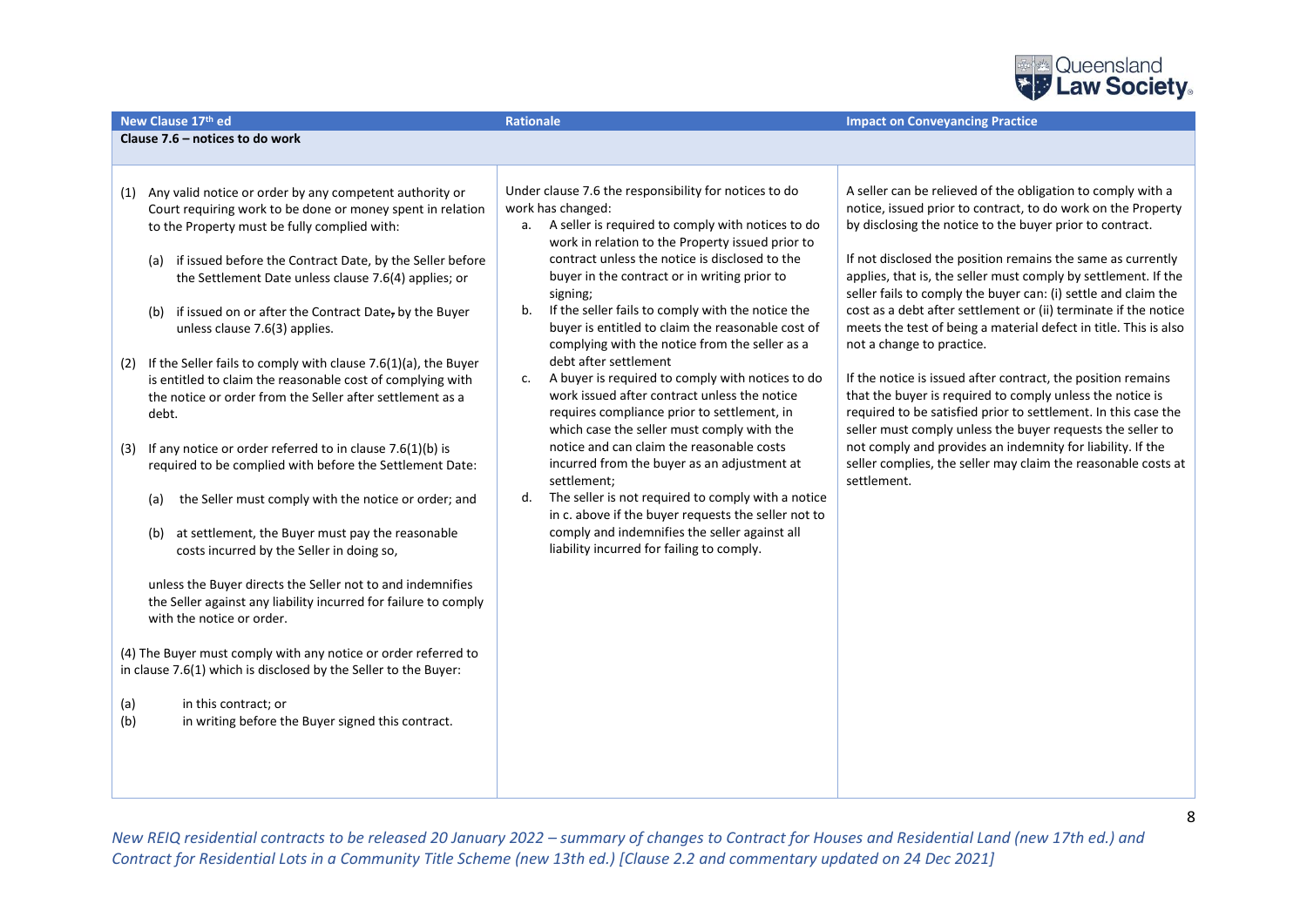

| New Clause 17th ed                                                                                                                                                                                                                 | <b>Rationale</b>                                                                                                                                                                                                                                                                                                                                                                                         | <b>Impact on Conveyancing Practice</b>                                                           |
|------------------------------------------------------------------------------------------------------------------------------------------------------------------------------------------------------------------------------------|----------------------------------------------------------------------------------------------------------------------------------------------------------------------------------------------------------------------------------------------------------------------------------------------------------------------------------------------------------------------------------------------------------|--------------------------------------------------------------------------------------------------|
| Contract Date - definition clause 1.1(i)                                                                                                                                                                                           |                                                                                                                                                                                                                                                                                                                                                                                                          |                                                                                                  |
| "Contract Date" or "Date of Contract" means:<br>the date inserted in the Reference Schedule as the<br>$\vert$ (I)<br>Contract Date: or<br>if no date is inserted, the date on which the last party<br>(ii)<br>signs this contract; | New definition of Contract Date $-$ the definition of<br>Contract Date in clause 1 is amended to accommodate<br>signing of electronic contracts in Realworks using<br>DocuSign.<br>If signed using Realworks the date is not automatically<br>added to the Reference Schedule. If no date appears in<br>the Reference Schedule the Contract Date will be the<br>date the last party signed the contract. | Practitioners should ascertain this date and note it on the<br>file if the date is not inserted. |

There are **other changes to the contract terms** that do not have significant impacts on conveyancing practice.

**New Cyber Warning** appears in the Reference Schedule warning the buyer to confirm the details of the deposit holder's trust account before paying any money electronically.

**Adjustment of outgoings**: Clause 2.6 and the definition of Balance Purchase Price are altered to overcome the interpretation given to clause 2.6 in the decision in *Sentinel Citilink Pty Ltd v PS Citilink Pty Ltd* [2018] QSC 239. The amendment clarifies that outgoings are apportioned between the parties and discharged from the purchase price. These amounts are not adjustments to the agreed consideration for the property.

**Place of settlement**: Clause 5.1 is amended to clarify the requirement to settle at the office of a solicitor, financial institution or agent as directed by the seller and the obligation of the seller to advise of a place for settlement at least 2 Business Days before the Settlement Date. If no place is nominated in that time frame, settlement will be required to take place in accordance with s 61(2)(c) of the Property Law Act 1974. Under this section settlement must take place at the office of the land registry under the Land Title Act 1994 at which the document relating to the conveyance may be lodged or, if there are 2 or more such offices, the office that is nearest to the land. It should be noted that this clause does not apply to an electronic settlement.

**New Delay event**: a new event is added to the definition of Delay Event in clause 6.3. Clause 6.3(8)(b)(v) will now include if the "computer system operated by the ATO for the GST Withholding notifications referred to in clause 2.5(5)(c) is inoperative".

**Services not protected by easement**: Under clause 7.7(1)(d) the buyer may terminate a contract if any services to the land pass through other land and are not protected by a registered easement, BMS or statutory authority. There is no materiality test. This change to clause 7.7(1)(d) provides clarification of the buyer's right. In the 16<sup>th</sup> ed of the contract, a buyer was entitled to terminate if services passed 'unlawfully' through other land.